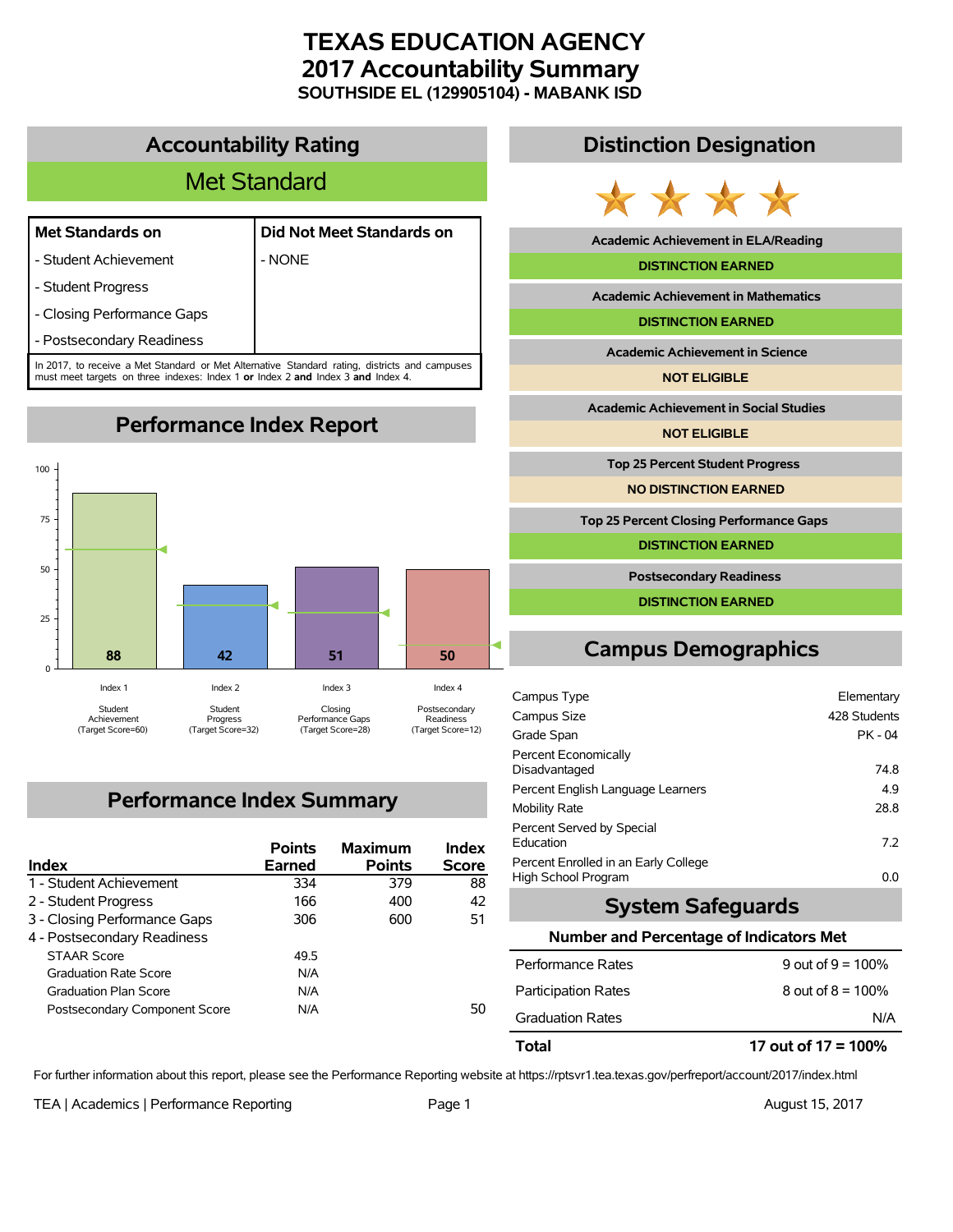## **TEXAS EDUCATION AGENCY 2017 Distinction Designation Summary - ELA/Reading SOUTHSIDE EL (129905104) - MABANK ISD Campus Type: Elementary**

|                                                            | <b>Indicator</b> |          |  |  |  |  |  |  |
|------------------------------------------------------------|------------------|----------|--|--|--|--|--|--|
| <b>Indicator</b>                                           | <b>Score</b>     | Quartile |  |  |  |  |  |  |
| Attendance Rate                                            | 96.7%            | Q1       |  |  |  |  |  |  |
| Greater Than Expected Student Growth in ELA/Reading        | 20.0%            | Q2       |  |  |  |  |  |  |
| Grade 3 Reading Performance (Masters Grade Level)          | 25.0%            | Q1       |  |  |  |  |  |  |
| Grade 4 Reading Performance (Masters Grade Level)<br>29.0% |                  |          |  |  |  |  |  |  |
| Grade 4 Writing Performance (Masters Grade Level)          | Q1               |          |  |  |  |  |  |  |
| Grade 5 Reading Performance (Masters Grade Level)          |                  |          |  |  |  |  |  |  |
| Grade 6 Reading Performance (Masters Grade Level)          |                  |          |  |  |  |  |  |  |
| Grade 7 Reading Performance (Masters Grade Level)          |                  |          |  |  |  |  |  |  |
| Grade 7 Writing Performance (Masters Grade Level)          |                  |          |  |  |  |  |  |  |
| Grade 8 Reading Performance (Masters Grade Level)          |                  |          |  |  |  |  |  |  |
| EOC English I Performance (Masters Grade Level)            |                  |          |  |  |  |  |  |  |
| EOC English II Performance (Masters Grade Level)           |                  |          |  |  |  |  |  |  |
| AP/IB Examination Participation: ELA                       |                  |          |  |  |  |  |  |  |
| AP/IB Examination Performance: ELA                         |                  |          |  |  |  |  |  |  |
| <b>SAT/ACT Participation</b>                               |                  |          |  |  |  |  |  |  |
| <b>SAT Performance: ELA</b>                                |                  |          |  |  |  |  |  |  |
| <b>ACT Performance: ELA</b>                                |                  |          |  |  |  |  |  |  |
| Advanced/Dual-Credit Course Completion Rate: ELA/Reading   |                  |          |  |  |  |  |  |  |
| <b>Total Indicators for ELA/Reading</b>                    |                  | 4 of 5   |  |  |  |  |  |  |

Distinction Campus Outcome: 4 of 5 eligible indicators in Q1 (Top Quartile)

#### 4 of  $5 = 80%$

Distinction Target: Elementary = 50% or higher

### **DISTINCTION EARNED**

Blank values for an indicator score occur if the indicator is not applicable to that campus or does not meet the minimum size of 10 students.

Blank values for a quartile occur if there are fewer than 20 campuses in the campus comparison group for each qualifying indicator.

The attendance rate indicator is not subject specific; therefore, it applies to ELA/reading, mathematics, science, and social studies. Consequently, this indicator cannot be the sole measure used by a campus to attain a distinction.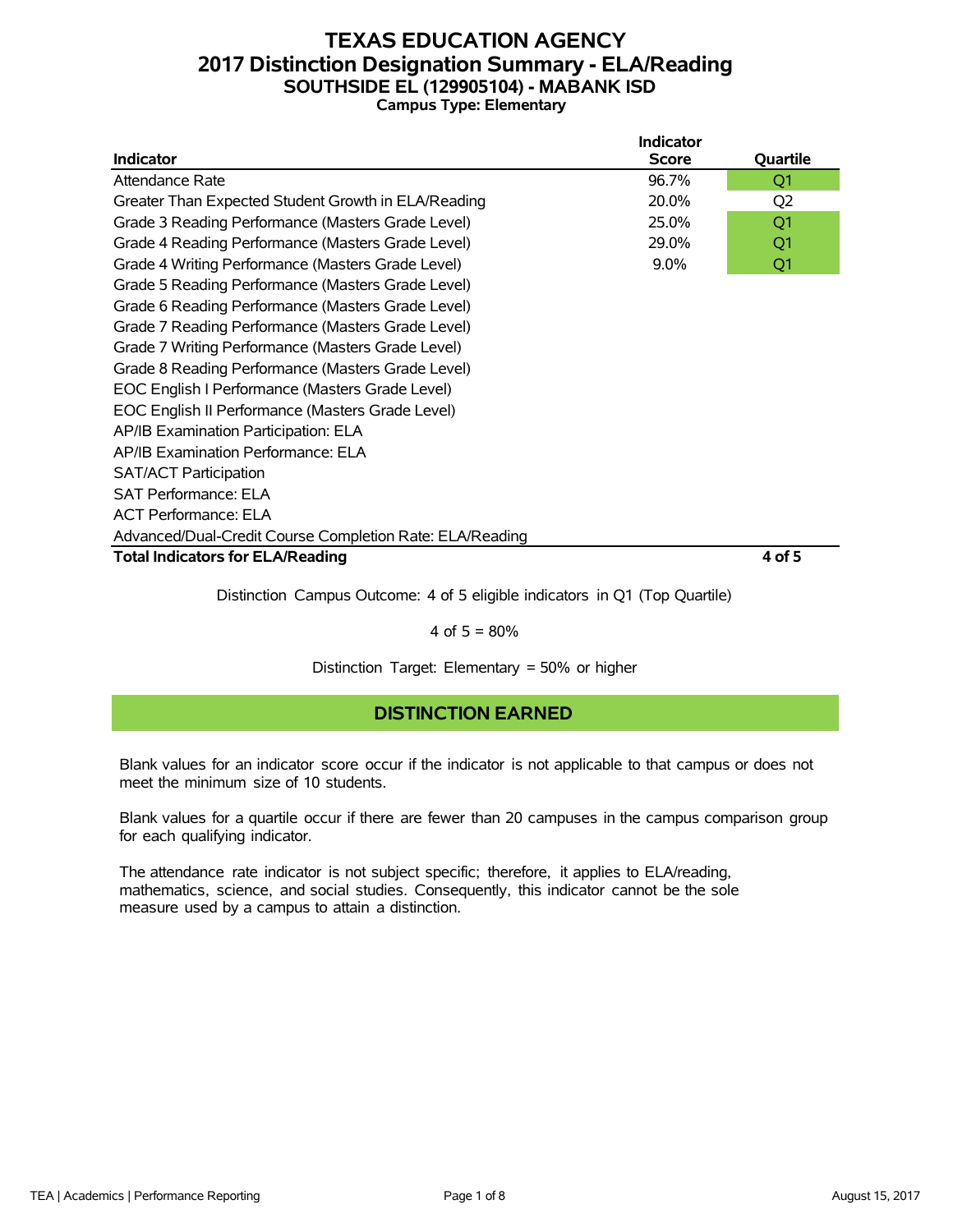## **TEXAS EDUCATION AGENCY 2017 Distinction Designation Summary - Mathematics SOUTHSIDE EL (129905104) - MABANK ISD Campus Type: Elementary**

|                                                          | <b>Indicator</b> |                |
|----------------------------------------------------------|------------------|----------------|
| <b>Indicator</b>                                         | <b>Score</b>     | Quartile       |
| Attendance Rate                                          | 96.7%            | Q1             |
| Greater Than Expected Student Growth in Mathematics      | 22.0%            | Q <sub>3</sub> |
| Grade 3 Mathematics Performance (Masters Grade Level)    | 39.0%            | Q1             |
| Grade 4 Mathematics Performance (Masters Grade Level)    | 38.0%            | Q1             |
| Grade 5 Mathematics Performance (Masters Grade Level)    |                  |                |
| Grade 6 Mathematics Performance (Masters Grade Level)    |                  |                |
| Grade 7 Mathematics Performance (Masters Grade Level)    |                  |                |
| Grade 8 Mathematics Performance (Masters Grade Level)    |                  |                |
| Algebra I by Grade 8 - Participation                     |                  |                |
| EOC Algebra I Performance (Masters Grade Level)          |                  |                |
| AP/IB Examination Participation: Mathematics             |                  |                |
| AP/IB Examination Performance: Mathematics               |                  |                |
| <b>SAT/ACT Participation</b>                             |                  |                |
| <b>SAT Performance: Mathematics</b>                      |                  |                |
| <b>ACT Performance: Mathematics</b>                      |                  |                |
| Advanced/Dual-Credit Course Completion Rate: Mathematics |                  |                |
| <b>Total Indicators for Mathematics</b>                  |                  | 3 of 4         |
|                                                          |                  |                |

Distinction Campus Outcome: 3 of 4 eligible indicators in Q1 (Top Quartile)

3 of  $4 = 75%$ 

Distinction Target: Elementary = 50% or higher

### **DISTINCTION EARNED**

Blank values for an indicator score occur if the indicator is not applicable to that campus or does not meet the minimum size of 10 students.

Blank values for a quartile occur if there are fewer than 20 campuses in the campus comparison group for each qualifying indicator.

The attendance rate indicator is not subject specific; therefore, it applies to ELA/reading, mathematics, science, and social studies. Consequently, this indicator cannot be the sole measure used by a campus to attain a distinction.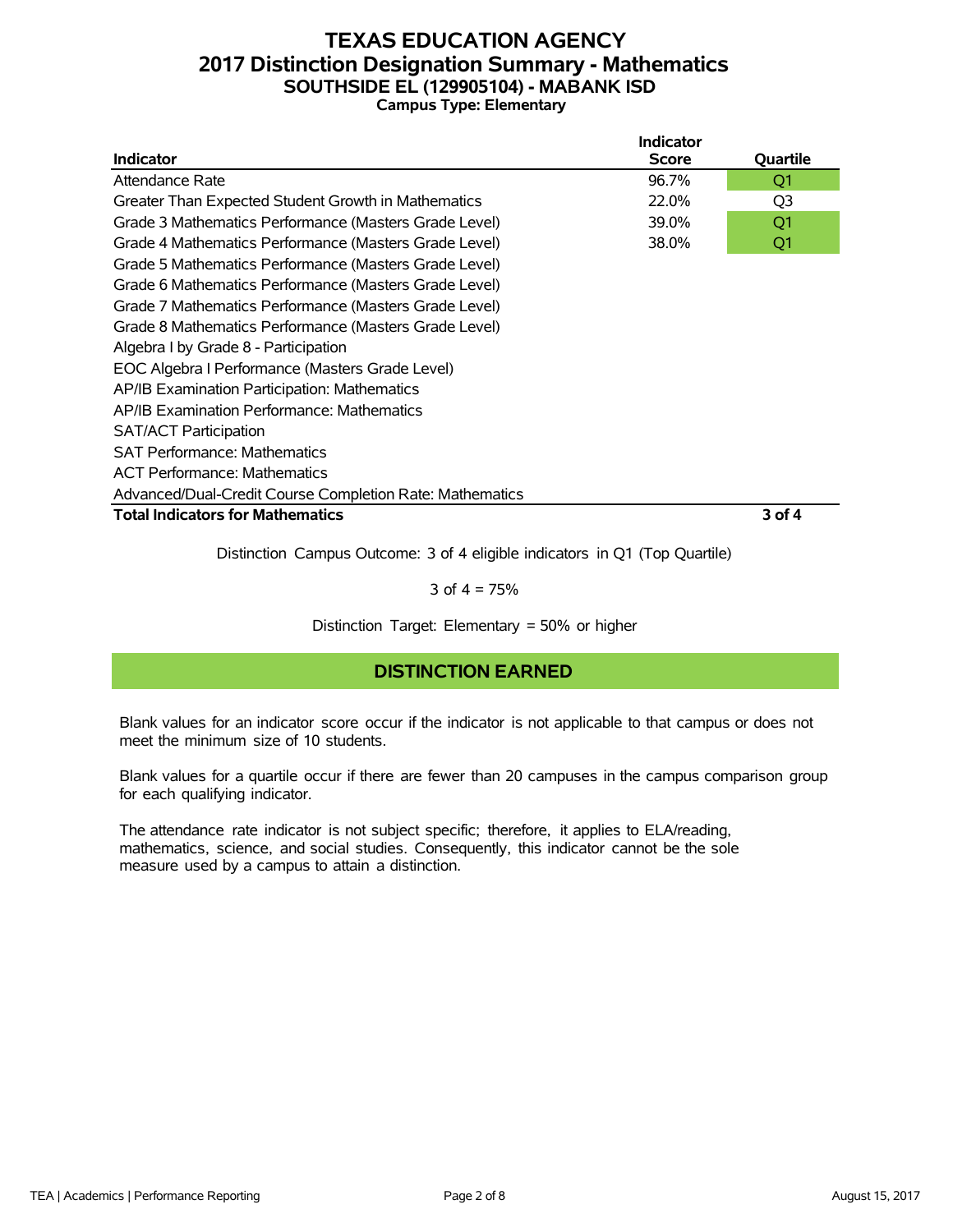## **TEXAS EDUCATION AGENCY 2017 Distinction Designation Summary - Science SOUTHSIDE EL (129905104) - MABANK ISD Campus Type: Elementary**

This campus is not eligible for this Distinction Designation. See the 2017 Accountability Manual for more information.

### **NOT ELIGIBLE**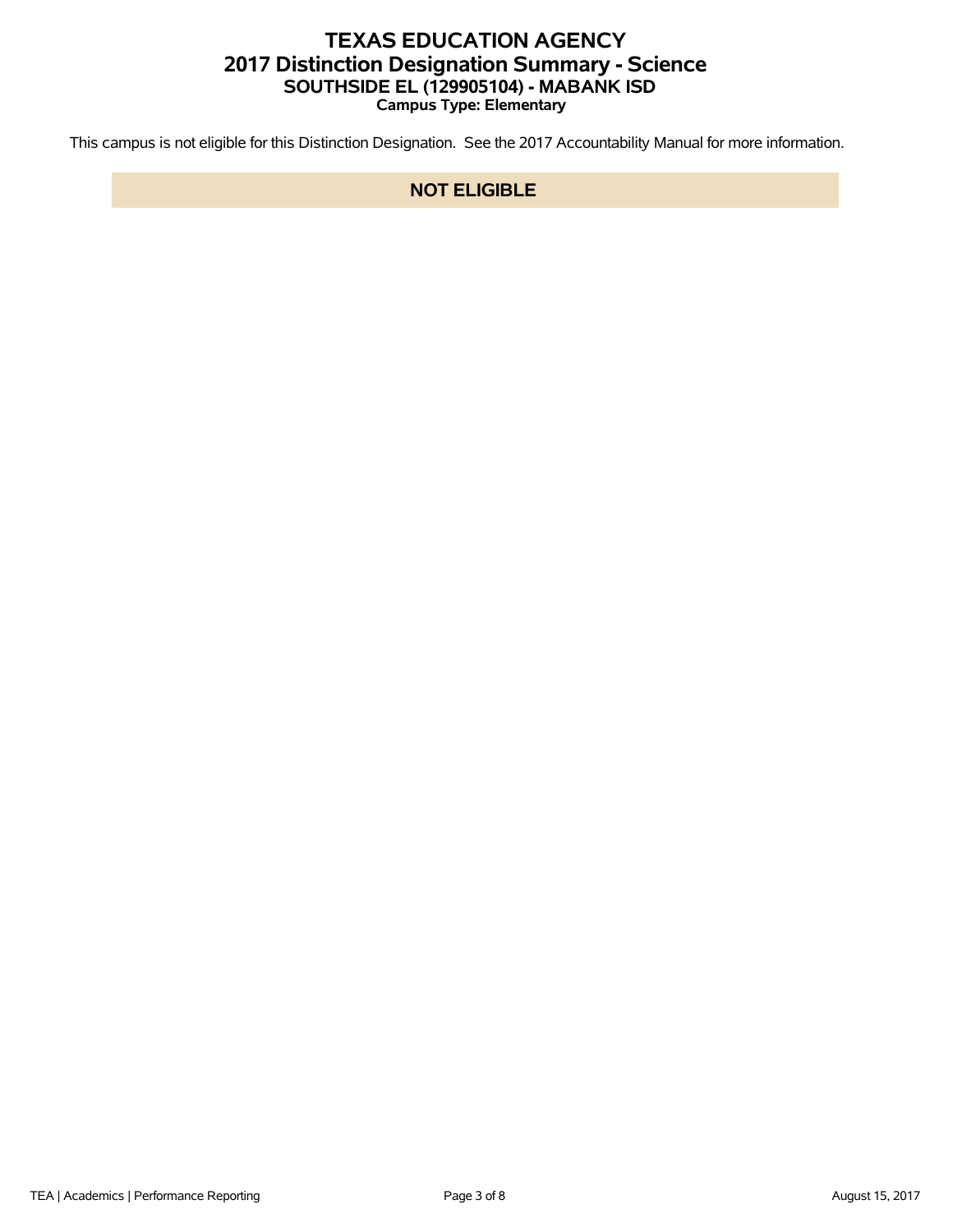## **TEXAS EDUCATION AGENCY 2017 Distinction Designation Summary - Social Studies SOUTHSIDE EL (129905104) - MABANK ISD Campus Type: Elementary**

This campus is not eligible for this Distinction Designation. See the 2017 Accountability Manual for more information.

### **NOT ELIGIBLE**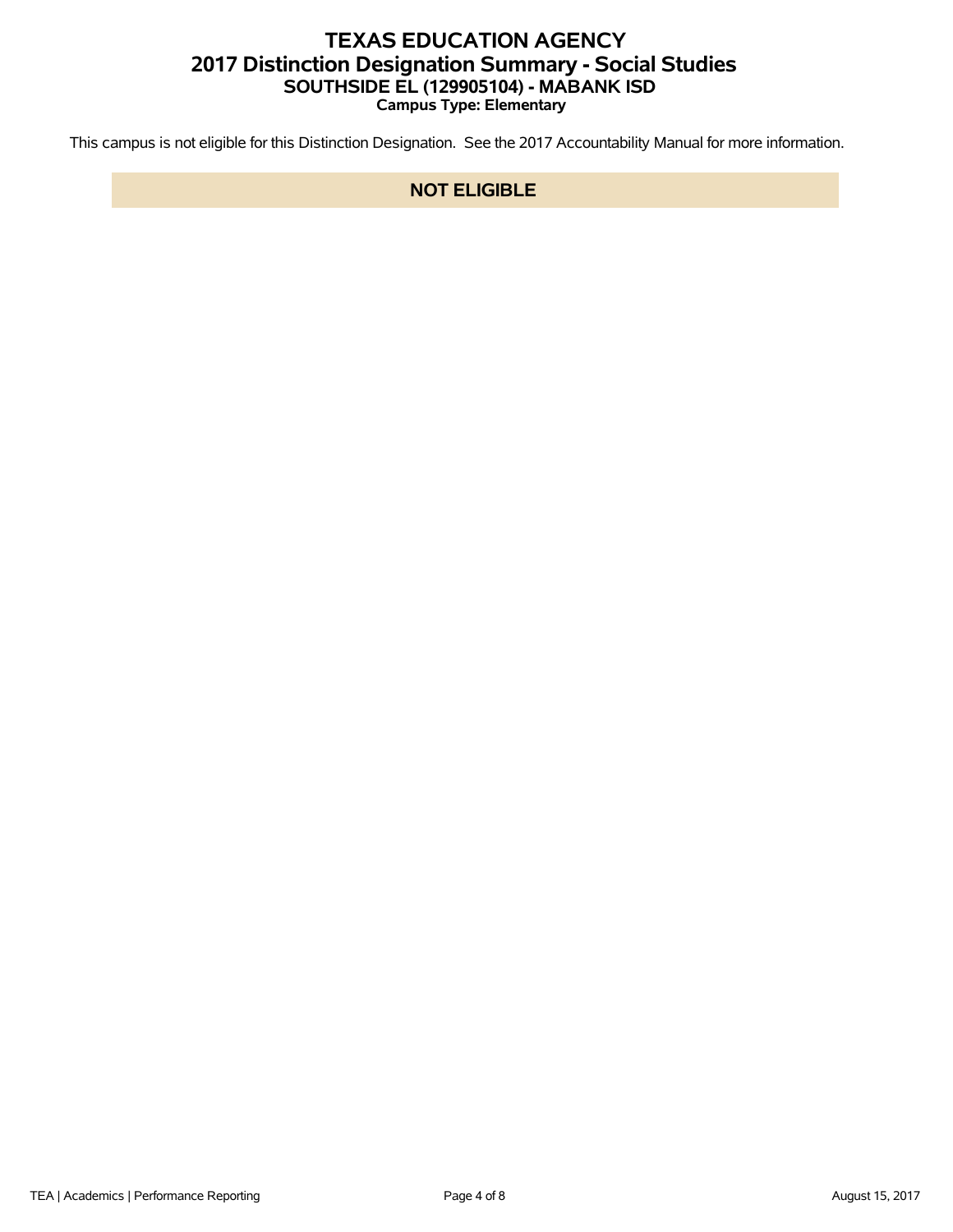## **TEXAS EDUCATION AGENCY 2017 Distinction Designation Summary - Top 25% in Student Progress SOUTHSIDE EL (129905104) - MABANK ISD Campus Type: Elementary**

|                                   |                           | Index <sub>2</sub> |
|-----------------------------------|---------------------------|--------------------|
| <b>Campus Name</b>                | <b>District Name</b>      | Score              |
| 1 J T STEVENS EL (220905187)      | FORT WORTH ISD            | 54                 |
| 2 ROLLING HILLS EL (188902101)    | <b>RIVER ROAD ISD</b>     | 54                 |
| 3 AKIN EL (095903102)             | <b>HALE CENTER ISD</b>    | 53                 |
| 4 LIBERTY EL (220915105)          | <b>AZLE ISD</b>           | 53                 |
| 5 YEAGER EL (178904141)           | <b>CORPUS CHRISTI ISD</b> | 53                 |
| 6 WOODLAWN EL (178904140)         | <b>CORPUS CHRISTI ISD</b> | 49                 |
| 7 CHARLOTTE EL (007901101)        | <b>CHARLOTTE ISD</b>      | 48                 |
| 8 HEMPHILL EL (202903101)         | <b>HEMPHILL ISD</b>       | 48                 |
| 9 HETTIE HALSTEAD EL (050910102)  | <b>COPPERAS COVE ISD</b>  | 48                 |
| 10 LA PORTE EL (101916103)        | LA PORTE ISD              | 48                 |
| 11 PEREZ EL (137901110)           | KINGSVILLE ISD            | 47                 |
| 12 SANDERS EL (178904130)         | <b>CORPUS CHRISTI ISD</b> | 46                 |
| 13 HARVEY EL (137901105)          | KINGSVILLE ISD            | 45                 |
| 14 TERRELL EL (091903114)         | <b>DENISON ISD</b>        | 44                 |
| 15 WASHINGTON EL (114901113)      | <b>BIG SPRING ISD</b>     | 44                 |
| 16 MARY BRANCH EL (021902114)     | <b>BRYAN ISD</b>          | 43                 |
| 17 MILLER HEIGHTS EL (014903103)  | <b>BELTON ISD</b>         | 43                 |
| 18 PARKER EL (084902107)          | <b>GALVESTON ISD</b>      | 43                 |
| 19 SMITH EL (178904134)           | <b>CORPUS CHRISTI ISD</b> | 42                 |
| <b>SOUTHSIDE EL (129905104)</b>   | <b>MABANK ISD</b>         | 42                 |
| 20 WILSON EL (178904138)          | <b>CORPUS CHRISTI ISD</b> | 42                 |
| 21 ED FRANZ EL (015916103)        | <b>JUDSON ISD</b>         | 40                 |
| 22 THE MEADOWS EL (057906106)     | <b>DESOTO ISD</b>         | 40                 |
| 23 LAMAR EL (091903113)           | <b>DENISON ISD</b>        | 39                 |
| 24 BONHAM EL (221901103)          | <b>ABILENE ISD</b>        | 37                 |
| 25 EFFIE MORRIS EL (220910101)    | <b>LAKE WORTH ISD</b>     | 37                 |
| 26 HALLIE RANDALL EL (234909101)  | <b>FRUITVALE ISD</b>      | 37                 |
| 27 J A HARGRAVE EL (220912109)    | <b>CROWLEY ISD</b>        | 37                 |
| 28 SUGAR LOAF EL (014906111)      | <b>KILLEEN ISD</b>        | 37                 |
| 29 ROOSEVELT EL (152908101)       | ROOSEVELT ISD             | 36                 |
| 30 GOLIAD EL (114901102)          | <b>BIG SPRING ISD</b>     | 35                 |
| 31 SCOTT EL (014909110)           | <b>TEMPLE ISD</b>         | 35                 |
| 32 HOUSTON EL (091903103)         | <b>DENISON ISD</b>        | 34                 |
| 33 JEFFERSON EL (155901102)       | <b>JEFFERSON ISD</b>      | 28                 |
| 34 KNOX CITY EL (138902101)       | KNOX CITY-O'BRIEN CISD    | 28                 |
| 35 SPRINGTOWN RENO EL (184902107) | <b>SPRINGTOWN ISD</b>     | 28                 |
| 36 MARINE CREEK EL (220910103)    | <b>LAKE WORTH ISD</b>     | 24                 |
| 37 SAMUEL HOUSTON EL (236902103)  | <b>HUNTSVILLE ISD</b>     | 22                 |
| 38 WM B TRAVIS EL (102902108)     | <b>MARSHALL ISD</b>       | 21                 |
| 39 MARCY EL (114901110)           | <b>BIG SPRING ISD</b>     | 19                 |
| 40 EAST EL (025902109)            | <b>BROWNWOOD ISD</b>      |                    |

Top 25% in Student Progress Target = Index 2 Score of 48

### **NO DISTINCTION EARNED**

Blank values for an Index 2 Score occur if the indicator is not applicable to that campus or does not meet the minimum size of 10.

Where Index 2 scores are identical the campuses are listed alphabetically by campus name.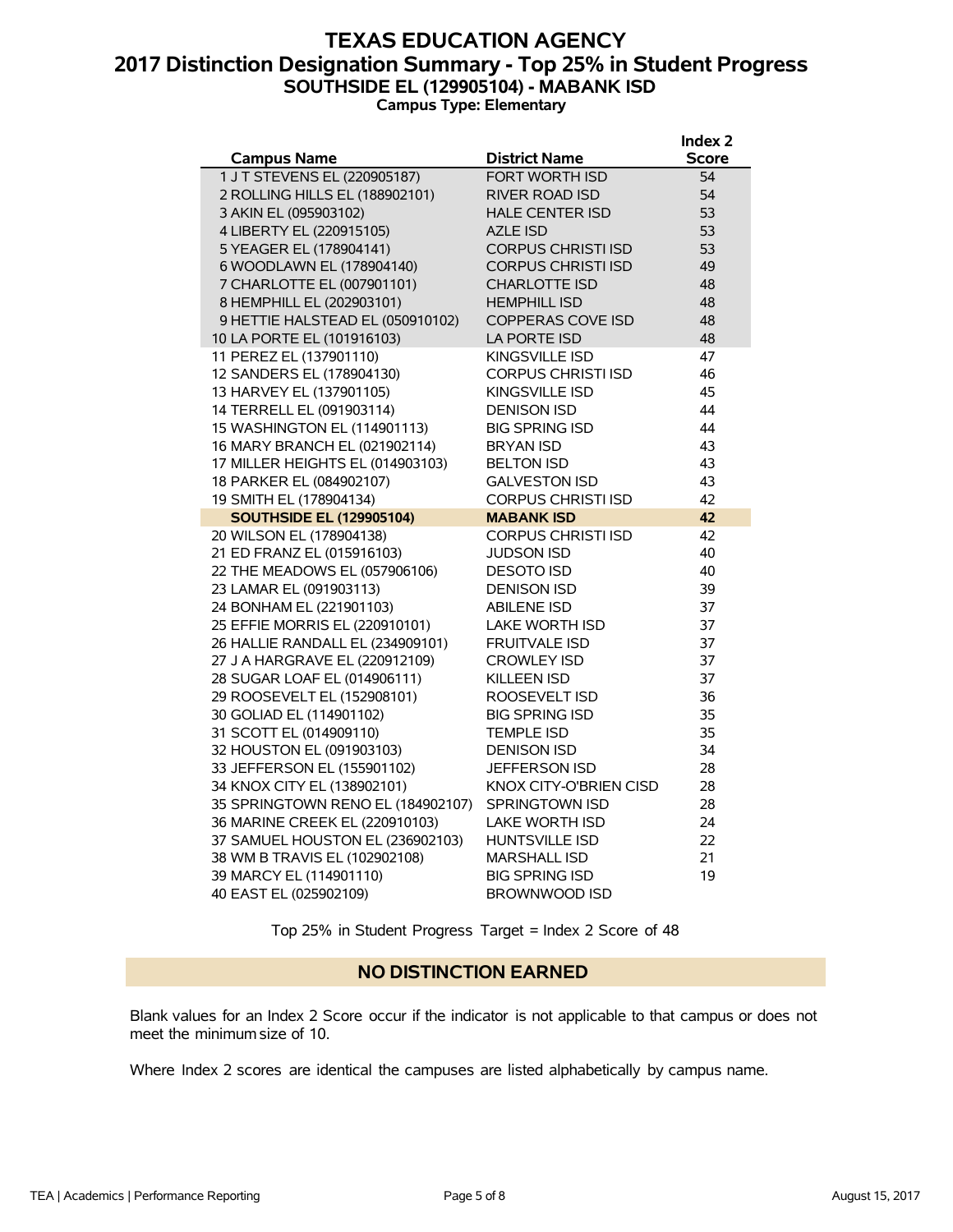### **TEXAS EDUCATION AGENCY 2017 Distinction Designation Summary - Top 25% in Closing Performance Gaps SOUTHSIDE EL (129905104) - MABANK ISD Campus Type: Elementary**

**Index 3**

|                                   |                           | uluex J      |
|-----------------------------------|---------------------------|--------------|
| <b>Campus Name</b>                | <b>District Name</b>      | <b>Score</b> |
| 1 SMITH EL (178904134)            | <b>CORPUS CHRISTI ISD</b> | 53           |
| <b>SOUTHSIDE EL (129905104)</b>   | <b>MABANK ISD</b>         | 51           |
| 2 TERRELL EL (091903114)          | <b>DENISON ISD</b>        | 50           |
| 3 PEREZ EL (137901110)            | <b>KINGSVILLE ISD</b>     | 49           |
| 4 WOODLAWN EL (178904140)         | <b>CORPUS CHRISTI ISD</b> | 49           |
| 5 LIBERTY EL (220915105)          | <b>AZLE ISD</b>           | 48           |
| 6 LA PORTE EL (101916103)         | LA PORTE ISD              | 47           |
| 7 WILSON EL (178904138)           | <b>CORPUS CHRISTI ISD</b> | 47           |
| 8 J T STEVENS EL (220905187)      | FORT WORTH ISD            | 44           |
| 9 AKIN EL (095903102)             | <b>HALE CENTER ISD</b>    | 43           |
| 10 ED FRANZ EL (015916103)        | <b>JUDSON ISD</b>         | 43           |
| 11 JEFFERSON EL (155901102)       | JEFFERSON ISD             | 43           |
| 12 HARVEY EL (137901105)          | KINGSVILLE ISD            | 42           |
| 13 LAMAR EL (091903113)           | <b>DENISON ISD</b>        | 42           |
| 14 MILLER HEIGHTS EL (014903103)  | <b>BELTON ISD</b>         | 42           |
| 15 ROLLING HILLS EL (188902101)   | <b>RIVER ROAD ISD</b>     | 42           |
| 16 YEAGER EL (178904141)          | <b>CORPUS CHRISTI ISD</b> | 42           |
| 17 HETTIE HALSTEAD EL (050910102) | <b>COPPERAS COVE ISD</b>  | 41           |
| 18 HOUSTON EL (091903103)         | <b>DENISON ISD</b>        | 39           |
| 19 SPRINGTOWN RENO EL (184902107) | SPRINGTOWN ISD            | 38           |
| 20 HEMPHILL EL (202903101)        | <b>HEMPHILL ISD</b>       | 37           |
| 21 SANDERS EL (178904130)         | <b>CORPUS CHRISTI ISD</b> | 37           |
| 22 HALLIE RANDALL EL (234909101)  | <b>FRUITVALE ISD</b>      | 36           |
| 23 PARKER EL (084902107)          | <b>GALVESTON ISD</b>      | 34           |
| 24 SCOTT EL (014909110)           | <b>TEMPLE ISD</b>         | 34           |
| 25 BONHAM EL (221901103)          | <b>ABILENE ISD</b>        | 33           |
| 26 ROOSEVELT EL (152908101)       | ROOSEVELT ISD             | 33           |
| 27 SUGAR LOAF EL (014906111)      | <b>KILLEEN ISD</b>        | 32           |
| 28 EAST EL (025902109)            | <b>BROWNWOOD ISD</b>      | 31           |
| 29 EFFIE MORRIS EL (220910101)    | <b>LAKE WORTH ISD</b>     | 31           |
| 30 MARY BRANCH EL (021902114)     | <b>BRYAN ISD</b>          | 31           |
| 31 THE MEADOWS EL (057906106)     | <b>DESOTO ISD</b>         | 31           |
| 32 CHARLOTTE EL (007901101)       | <b>CHARLOTTE ISD</b>      | 30           |
| 33 MARINE CREEK EL (220910103)    | <b>LAKE WORTH ISD</b>     | 30           |
| 34 J A HARGRAVE EL (220912109)    | <b>CROWLEY ISD</b>        | 26           |
| 35 MARCY EL (114901110)           | <b>BIG SPRING ISD</b>     | 24           |
| 36 GOLIAD EL (114901102)          | <b>BIG SPRING ISD</b>     | 22           |
| 37 KNOX CITY EL (138902101)       | KNOX CITY-O'BRIEN CISD    | 21           |
| 38 WASHINGTON EL (114901113)      | <b>BIG SPRING ISD</b>     | 21           |
| 39 WM B TRAVIS EL (102902108)     | <b>MARSHALL ISD</b>       | 21           |
| 40 SAMUEL HOUSTON EL (236902103)  | <b>HUNTSVILLE ISD</b>     | 18           |

Top 25% in Closing Performance Gaps Target = Index 3 Score of 43

#### **DISTINCTION EARNED**

Blank values for an Index 3 Score occur if the indicator is not applicable to that campus or does not meet the minimum size of 10.

Where Index 3 scores are identical the campuses are listed alphabetically by campus name.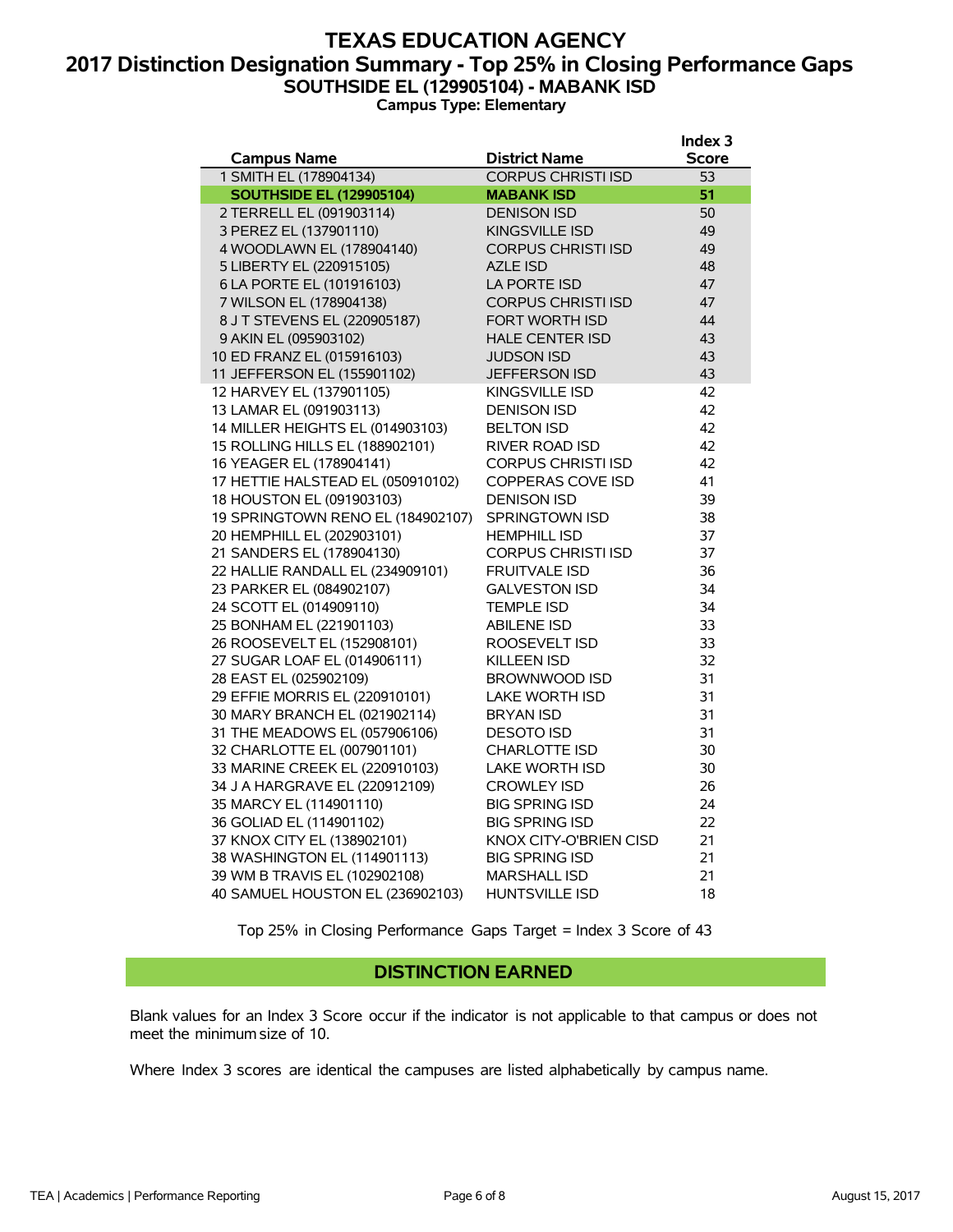# **TEXAS EDUCATION AGENCY 2017 Distinction Designation Summary - Postsecondary Readiness SOUTHSIDE EL (129905104) - MABANK ISD**

**Campus Type: Elementary**

|                                                          | Indicator    |          |
|----------------------------------------------------------|--------------|----------|
| Indicator                                                | <b>Score</b> | Quartile |
| Index 4 - Percent at STAAR Meets Grade Level Standard    | 49.0%        | Q1       |
| Four-Year Longitudinal Graduation Rate                   |              |          |
| Four-Year Longitudinal Graduation Plan Rate*             |              |          |
| College-Ready Graduates                                  |              |          |
| Advanced/Dual-Credit Course Completion Rate: Any Subject |              |          |
| AP/IB Examination Performance: Any Subject               |              |          |
| <b>SAT/ACT Participation</b>                             |              |          |
| <b>SAT/ACT Performance</b>                               |              |          |
| <b>CTE-Coherent Sequence Graduates</b>                   |              |          |
| <b>Total Indicators for Postsecondary Readiness</b>      |              | 1 of 1   |
|                                                          |              |          |

Evaluation of campus outcomes: 1 of 1 eligible indicators in Q1 (Top Quartile)

#### 1 of  $1 = 100%$

Distinction Target: Elementary = 50% or higher

### **DISTINCTION EARNED**

Blank values for an indicator score occur if the indicator is not applicable to that campus or does not meet the minimum size of 10 students.

Blank values for a quartile occur if there are fewer than 20 campuses in the campus comparison group for each qualifying indicator.

\*The four-year longitudinal graduation plan rate is determined by comparing the all students RHSP/DAP rate and the all students RHSP/DAP/FHSP-E/FHSP-DLA rate. The higher of the two rates is used for distinction designations. Refer to the Index 4 Data Table for details.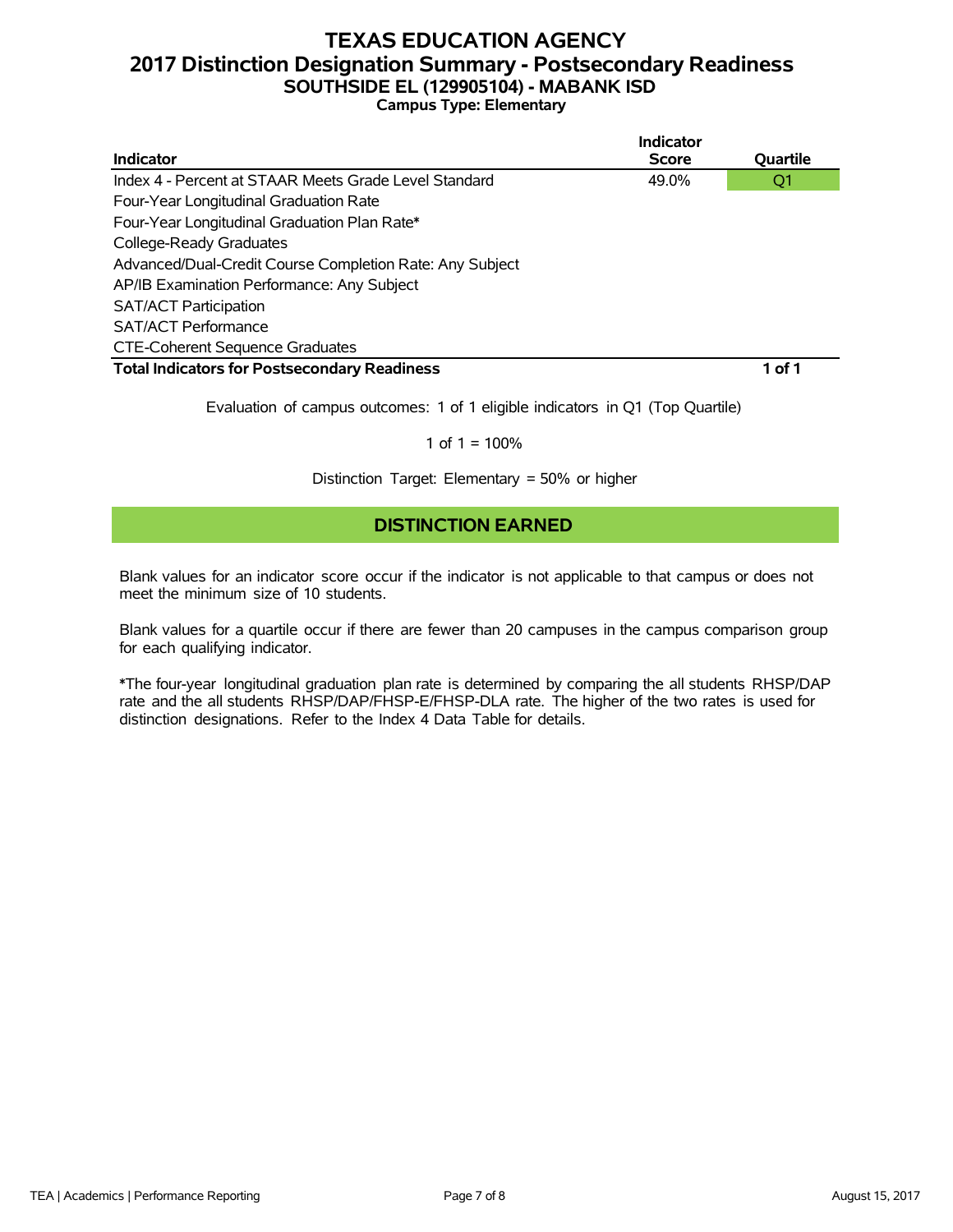#### **TEXAS EDUCATION AGENCY 2017 Distinction Designation Summary SOUTHSIDE EL (129905104) - MABANK ISD Campus Type: Elementary**

|                                                             | Indicator<br><b>Score</b> | <b>Indicator</b><br><b>Score</b> |       | Quartile 1<br><b>Minimum</b> |                |
|-------------------------------------------------------------|---------------------------|----------------------------------|-------|------------------------------|----------------|
| <b>Indicator</b>                                            | <b>Numerator</b>          | Denominator                      | Score | Score                        | Quartile       |
| <b>Attendance Rate</b>                                      | 55,080.0                  | 56,967.0                         | 96.7  | 96.4                         | Q1             |
| Greater Than Expected Student Growth in ELA/Reading         | 15                        | 75                               | 20    | 24                           | Q <sub>2</sub> |
| Greater Than Expected Student Growth in Mathematics         | 17                        | 76                               | 22    | 31                           | Q3             |
| Grade 3 Reading Performance (Masters Grade Level)           | 19                        | 75                               | 25    | 23                           | Q1             |
| Grade 3 Mathematics Performance (Masters Grade Level)       | 29                        | 75                               | 39    | 25                           | Q1             |
| Grade 4 Reading Performance (Masters Grade Level)           | 22                        | 76                               | 29    | 23                           | Q <sub>1</sub> |
| Grade 4 Mathematics Performance (Masters Grade Level)       | 29                        | 77                               | 38    | 29                           | Q1             |
| Grade 4 Writing Performance (Masters Grade Level)           | $\overline{7}$            | 76                               | 9     | 8                            | Q <sub>1</sub> |
| Grade 5 Reading Performance (Masters Grade Level)           |                           |                                  |       |                              |                |
| Grade 5 Mathematics Performance (Masters Grade Level)       |                           |                                  |       |                              |                |
| Grade 5 Science Performance (Masters Grade Level)           |                           |                                  |       |                              |                |
| Grade 6 Reading Performance (Masters Grade Level)           |                           |                                  |       |                              |                |
| Grade 6 Mathematics Performance (Masters Grade Level)       |                           |                                  |       |                              |                |
| Grade 7 Reading Performance (Masters Grade Level)           |                           |                                  |       |                              |                |
| Grade 7 Mathematics Performance (Masters Grade Level)       |                           |                                  |       |                              |                |
| Grade 7 Writing Performance (Masters Grade Level)           |                           |                                  |       |                              |                |
| Grade 8 Reading Performance (Masters Grade Level)           |                           |                                  |       |                              |                |
| Grade 8 Mathematics Performance (Masters Grade Level)       |                           |                                  |       |                              |                |
| Grade 8 Science Performance (Masters Grade Level)           |                           |                                  |       |                              |                |
| Grade 8 Social Studies Performance (Masters Grade Level)    |                           |                                  |       |                              |                |
| Algebra I by Grade 8 - Participation                        |                           |                                  |       |                              |                |
| EOC Algebra I Performance (Masters Grade Level)             |                           |                                  |       |                              |                |
| EOC English I Performance (Masters Grade Level)             |                           |                                  |       |                              |                |
| EOC English II Performance (Masters Grade Level)            |                           |                                  |       |                              |                |
| EOC Biology Performance (Masters Grade Level)               |                           |                                  |       |                              |                |
| EOC U.S. History Performance (Masters Grade Level)          |                           |                                  |       |                              |                |
| AP/IB Examination Participation: ELA                        |                           |                                  |       |                              |                |
| AP/IB Examination Participation: Mathematics                |                           |                                  |       |                              |                |
| AP/IB Examination Participation: Science                    |                           |                                  |       |                              |                |
| AP/IB Examination Participation: Social Studies             |                           |                                  |       |                              |                |
| AP/IB Examination Performance: ELA                          |                           |                                  |       |                              |                |
| AP/IB Examination Performance: Mathematics                  |                           |                                  |       |                              |                |
| AP/IB Examination Performance: Science                      |                           |                                  |       |                              |                |
| AP/IB Examination Performance: Social Studies               |                           |                                  |       |                              |                |
| AP/IB Examination Performance: Any Subject                  |                           |                                  |       |                              |                |
| <b>SAT/ACT Participation</b>                                |                           |                                  |       |                              |                |
| <b>SAT/ACT Performance</b>                                  |                           |                                  |       |                              |                |
| <b>SAT Performance: ELA</b>                                 |                           |                                  |       |                              |                |
| SAT Performance: Mathematics                                |                           |                                  |       |                              |                |
| <b>ACT Performance: ELA</b>                                 |                           |                                  |       |                              |                |
| <b>ACT Performance: Mathematics</b>                         |                           |                                  |       |                              |                |
| <b>ACT Performance: Science</b>                             |                           |                                  |       |                              |                |
| Index 4 - Percent at STAAR Meets Grade Level Standard       |                           |                                  |       |                              |                |
|                                                             | 75                        | 152                              | 49.0  | 38.5                         | Q1             |
| Four-Year Longitudinal Graduation Rate                      |                           |                                  |       |                              |                |
| Four-Year Longitudinal Graduation Plan Rate*                |                           |                                  |       |                              |                |
| College-Ready Graduates                                     |                           |                                  |       |                              |                |
| Advanced/Dual-Credit Course Completion Rate: ELA/Reading    |                           |                                  |       |                              |                |
| Advanced/Dual-Credit Course Completion Rate: Mathematics    |                           |                                  |       |                              |                |
| Advanced/Dual-Credit Course Completion Rate: Science        |                           |                                  |       |                              |                |
| Advanced/Dual-Credit Course Completion Rate: Social Studies |                           |                                  |       |                              |                |
| Advanced/Dual-Credit Course Completion Rate: Any Subject    |                           |                                  |       |                              |                |
| <b>CTE-Coherent Sequence Graduates</b>                      |                           |                                  |       |                              |                |

Blank valuesfor an indicator score occur if the indicator is not applicable to that campus or does not meet the minimum size of 10 students.

Blank valuesfor a quartile occur if there are fewer than 20 campuses in the campus comparison group for each qualifying indicator.

'n/a' Indicates data reporting is not applicable for this indicator.

\*The four-year longitudinal graduation plan rate is determined by comparing the all students RHSP/DAPrate and the all students RHSP/DAP/FHSP-E/FHSP-DLArate. The higher of the two rates is used for distinction designations. Refer to the Index 4 Data Table for details.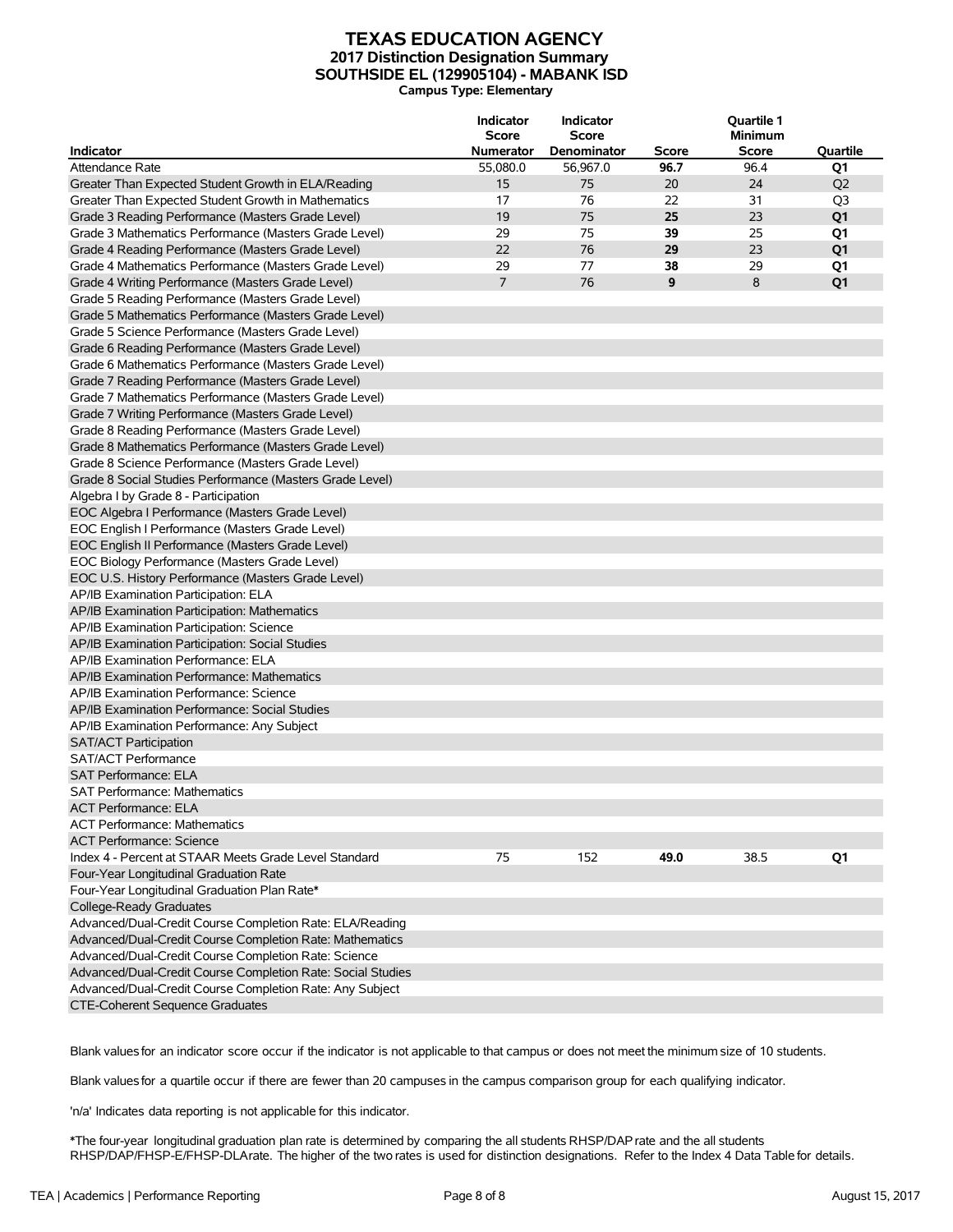#### **TEXAS EDUCATION AGENCY 2017 System Safeguards - Status Report SOUTHSIDE EL (129905104) - MABANK ISD**

|                                                                        | All       | African                    |     |           | American |       | <b>Pacific</b>  | Two or<br><b>More</b> | Econ          | <b>Special</b> | <b>ELL</b><br>(Current & |         | <b>Total</b>    | <b>Total</b>    | Percent of<br>Eligible |
|------------------------------------------------------------------------|-----------|----------------------------|-----|-----------|----------|-------|-----------------|-----------------------|---------------|----------------|--------------------------|---------|-----------------|-----------------|------------------------|
|                                                                        |           | Students American Hispanic |     | White     | Indian   | Asian | <b>Islander</b> | Races                 | <b>Disadv</b> | Ed             | Monitored)               | $ELL +$ | Met             | Eligible        | <b>Measures Met</b>    |
| <b>Performance Status - State</b>                                      |           |                            |     |           |          |       |                 |                       |               |                |                          |         |                 |                 |                        |
| <b>State Target</b>                                                    | 60%       | 60%                        | 60% | 60%       | 60%      | 60%   | 60%             | 60%                   | 60%           | 60%            | 60%                      |         |                 |                 |                        |
| Reading                                                                | Υ         |                            |     | Υ         |          |       |                 |                       | Υ             |                |                          | n/a     | 3               | 3               | 100                    |
| Mathematics                                                            | Υ         |                            |     | Y         |          |       |                 |                       | Y             |                |                          | n/a     | 3               | 3               | 100                    |
| Writing                                                                | Y         |                            |     | Y         |          |       |                 |                       | Y             |                |                          | n/a     | 3               | 3               | 100                    |
| Science                                                                |           |                            |     |           |          |       |                 |                       |               |                |                          | n/a     | 0               | $\mathbf 0$     |                        |
| <b>Social Studies</b>                                                  |           |                            |     |           |          |       |                 |                       |               |                |                          | n/a     | 0               | 0               |                        |
| <b>Total</b>                                                           |           |                            |     |           |          |       |                 |                       |               |                |                          |         | 9               | 9               | 100                    |
| <b>Performance Status - Federal</b>                                    |           |                            |     |           |          |       |                 |                       |               |                |                          |         |                 |                 |                        |
| <b>Federal Target</b>                                                  | 91%       | 91%                        | 91% | 91%       |          |       |                 |                       | 91%           | 91%            | 91%                      |         |                 |                 |                        |
| Reading                                                                | ${\sf N}$ |                            |     | ${\sf N}$ | n/a      | n/a   | n/a             | n/a                   | ${\sf N}$     |                |                          | n/a     |                 |                 |                        |
| <b>Mathematics</b>                                                     | Y         |                            |     | N         | n/a      | n/a   | n/a             | n/a                   | $\mathsf{N}$  |                |                          | n/a     |                 |                 |                        |
| <b>Participation Status</b>                                            |           |                            |     |           |          |       |                 |                       |               |                |                          |         |                 |                 |                        |
| Target                                                                 | 95%       | 95%                        | 95% | 95%       | 95%      | 95%   | 95%             | 95%                   | 95%           | 95%            |                          | 95%     |                 |                 |                        |
| Reading                                                                | Υ         |                            | Y   | Y         |          |       |                 |                       | Υ             |                | n/a                      |         | 4               | $\overline{4}$  | 100                    |
| Mathematics                                                            | Υ         |                            | Y   | Υ         |          |       |                 |                       | Υ             |                | n/a                      |         | 4               | $\overline{4}$  | 100                    |
| <b>Total</b>                                                           |           |                            |     |           |          |       |                 |                       |               |                |                          |         | 8               | 8               | 100                    |
|                                                                        |           |                            |     |           |          |       |                 |                       |               |                |                          |         |                 |                 |                        |
| Federal Graduation Status (Target: See Reason Codes)                   |           |                            |     |           |          |       |                 |                       |               |                |                          |         |                 |                 |                        |
| <b>Graduation Target Met</b>                                           |           |                            |     |           |          |       |                 |                       |               |                | n/a                      |         | 0               | $\pmb{0}$       |                        |
| Reason Code ***                                                        |           |                            |     |           |          |       |                 |                       |               |                |                          |         |                 |                 |                        |
| <b>Total</b>                                                           |           |                            |     |           |          |       |                 |                       |               |                |                          |         | $\mathbf 0$     | $\mathbf 0$     |                        |
| District: Met Federal Limits on Alternative Assessments                |           |                            |     |           |          |       |                 |                       |               |                |                          |         |                 |                 |                        |
| Reading                                                                |           |                            |     |           |          |       |                 |                       |               |                |                          |         |                 |                 |                        |
| Alternate 1%                                                           | n/a       |                            |     |           |          |       |                 |                       |               |                |                          |         |                 |                 |                        |
| Number Proficient                                                      | n/a       |                            |     |           |          |       |                 |                       |               |                |                          |         |                 |                 |                        |
| <b>Total Federal Cap Limit</b>                                         | n/a       |                            |     |           |          |       |                 |                       |               |                |                          |         |                 |                 |                        |
| <b>Mathematics</b>                                                     |           |                            |     |           |          |       |                 |                       |               |                |                          |         |                 |                 |                        |
| Alternate 1%                                                           | n/a       |                            |     |           |          |       |                 |                       |               |                |                          |         |                 |                 |                        |
| Number Proficient                                                      | n/a       |                            |     |           |          |       |                 |                       |               |                |                          |         |                 |                 |                        |
| <b>Total Federal Cap Limit</b>                                         | n/a       |                            |     |           |          |       |                 |                       |               |                |                          |         |                 |                 |                        |
| <b>Total</b>                                                           |           |                            |     |           |          |       |                 |                       |               |                |                          |         |                 |                 |                        |
| <b>Overall Total</b>                                                   |           |                            |     |           |          |       |                 |                       |               |                |                          |         | $\overline{17}$ | $\overline{17}$ | 100                    |
| $\pm$ Darticipation uses ELL (Current). Craduation uses ELL (Ever HC). |           |                            |     |           |          |       |                 |                       |               |                |                          |         |                 |                 |                        |

+ Participation uses ELL (Current), Graduation uses ELL (Ever HS)

\*\*\* Federal Graduation Rate Reason Codes:

a = Graduation Rate Goal of 90% c = Safe Harbor Target of a 10% decrease in difference from the prior year rate and the Goal

b = Four-year Graduation Rate Target of 88.5% d = Five-year Graduation Rate Target of 91%

Blank cells above represent student group indicators that do not meet the minimum size criteria. n/a Indicates the student group is not applicable to System Safeguards.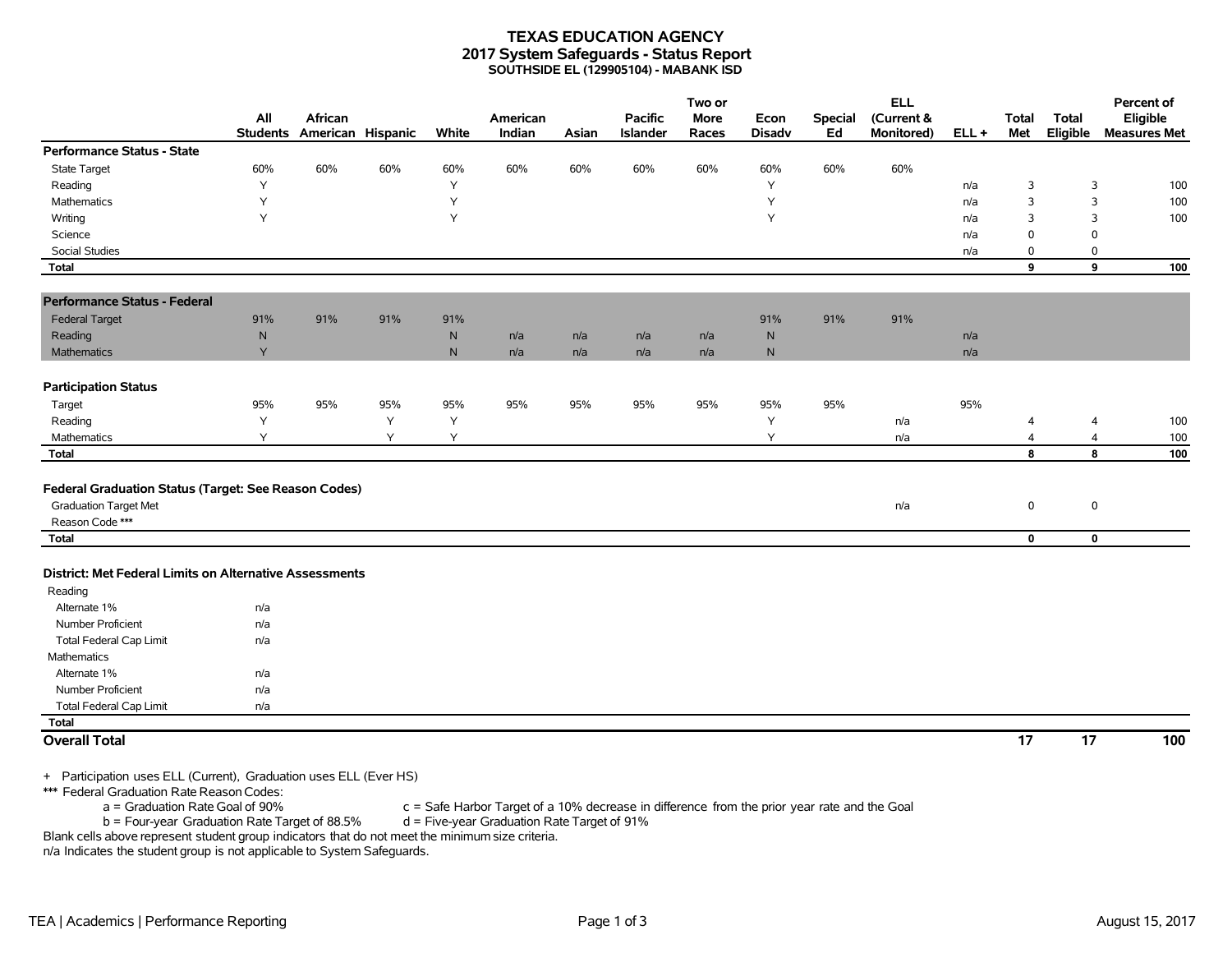#### **TEXAS EDUCATION AGENCY 2017 System Safeguards - Performance and Participation Data Table SOUTHSIDE EL (129905104) - MABANK ISD**

|                                      |                 |                   |      |       |          | Two or |                          |             | <b>ELL</b>    |                |                   |                          |
|--------------------------------------|-----------------|-------------------|------|-------|----------|--------|--------------------------|-------------|---------------|----------------|-------------------|--------------------------|
|                                      | All             | African           |      |       | American |        | <b>Pacific</b>           | <b>More</b> | Econ          | <b>Special</b> | (Current &        | <b>ELL</b>               |
|                                      | <b>Students</b> | American Hispanic |      | White | Indian   | Asian  | <b>Islander</b>          | Races       | <b>Disadv</b> | Ed             | <b>Monitored)</b> | (Current)                |
| <b>Performance Rates</b>             |                 |                   |      |       |          |        |                          |             |               |                |                   |                          |
| Reading                              |                 |                   |      |       |          |        |                          |             |               |                |                   |                          |
| # at Approaches Grade Level Standard | 132             | $\ast$            | 22   | 104   | $\ast$   | $\ast$ |                          | $\ast$      | 87            | 7              | 6                 | n/a                      |
| <b>Total Tests</b>                   | 151             | $\ast$            | 22   | 122   | $\ast$   | $\ast$ |                          | $\ast$      | 104           | 16             | $\overline{7}$    | 6                        |
| % at Approaches Grade Level Standard | 87%             | $\ast$            | 100% | 85%   | $\ast$   | $\ast$ |                          | $\ast$      | 84%           | 44%            | 86%               | n/a                      |
| <b>Mathematics</b>                   |                 |                   |      |       |          |        |                          |             |               |                |                   |                          |
| # at Approaches Grade Level Standard | 139             | $\ast$            | 22   | 111   | $\ast$   | $\ast$ |                          | $\ast$      | 93            | $\overline{7}$ | 6                 | n/a                      |
| <b>Total Tests</b>                   | 152             | $\ast$            | 22   | 123   | $\ast$   | $\ast$ |                          | $\ast$      | 105           | 16             | $\overline{7}$    | 6                        |
| % at Approaches Grade Level Standard | 91%             | $\ast$            | 100% | 90%   | $\ast$   | $\ast$ |                          | $\ast$      | 89%           | 44%            | 86%               | n/a                      |
| Writing                              |                 |                   |      |       |          |        |                          |             |               |                |                   |                          |
| # at Approaches Grade Level Standard | 63              |                   | 10   | 48    | $\ast$   | $\ast$ |                          | $\ast$      | 37            | $\ast$         | $\ast$            | n/a                      |
| <b>Total Tests</b>                   | 76              |                   | 11   | 59    | $\ast$   | $\ast$ |                          | $\ast$      | 48            | $\ast$         | $\ast$            | $\ast$                   |
| % at Approaches Grade Level Standard | 83%             |                   | 91%  | 81%   | $\ast$   | $\ast$ |                          | $\ast$      | 77%           | $\ast$         | $\ast$            | n/a                      |
| <b>Science</b>                       |                 |                   |      |       |          |        |                          |             |               |                |                   |                          |
| # at Approaches Grade Level Standard |                 |                   |      |       |          |        |                          |             |               |                |                   | n/a                      |
| <b>Total Tests</b>                   |                 |                   |      |       |          |        |                          |             |               |                |                   | $\sim$                   |
| % at Approaches Grade Level Standard |                 |                   |      |       |          |        |                          |             |               |                |                   | n/a                      |
| <b>Social Studies</b>                |                 |                   |      |       |          |        |                          |             |               |                |                   |                          |
| # at Approaches Grade Level Standard |                 |                   |      |       |          |        |                          |             |               |                |                   | n/a                      |
| <b>Total Tests</b>                   |                 |                   |      |       |          |        |                          |             |               |                |                   | $\overline{\phantom{a}}$ |
| % at Approaches Grade Level Standard |                 |                   |      |       |          |        |                          |             |               |                |                   | n/a                      |
|                                      |                 |                   |      |       |          |        |                          |             |               |                |                   |                          |
| <b>Participation Rates</b>           |                 |                   |      |       |          |        |                          |             |               |                |                   |                          |
| Reading: 2016-2017 Assessments       |                 |                   |      |       |          |        |                          |             |               |                |                   |                          |
| Number Participating                 | 170             | $\ast$            | 27   | 133   | $\ast$   | $\ast$ |                          | 5           | 118           | 20             | n/a               | 6                        |
| <b>Total Students</b>                | 171             | $\ast$            | 27   | 134   | $\ast$   | $\ast$ | ÷                        | 5           | 119           | 20             | n/a               | 6                        |
| Participation Rate                   | 99%             | $\ast$            | 100% | 99%   | $\ast$   | $\ast$ |                          | 100%        | 99%           | 100%           | n/a               | 100%                     |
| Mathematics: 2016-2016 Assessments   |                 |                   |      |       |          |        |                          |             |               |                |                   |                          |
| Number Participating                 | 171             | $\ast$            | 27   | 134   | $\ast$   | $\ast$ |                          | 5           | 119           | 20             | n/a               | 6                        |
| <b>Total Students</b>                | 171             | $\ast$            | 27   | 134   | $\ast$   | $\ast$ |                          | 5           | 119           | 20             | n/a               | 6                        |
| Participation Rate                   | 100%            | $\ast$            | 100% | 100%  | $\ast$   | $\ast$ | $\overline{\phantom{a}}$ | 100%        | 100%          | 100%           | n/a               | 100%                     |

\* Indicates results are masked due to smallnumbers to protect student confidentiality.

\*\* When only one racial/ethnic group is masked, then the second smallest racial/ethnic group is masked (regardless of size).

- Indicates there are no students in the group.

n/a Indicates the student group is not applicable to System Safeguards.